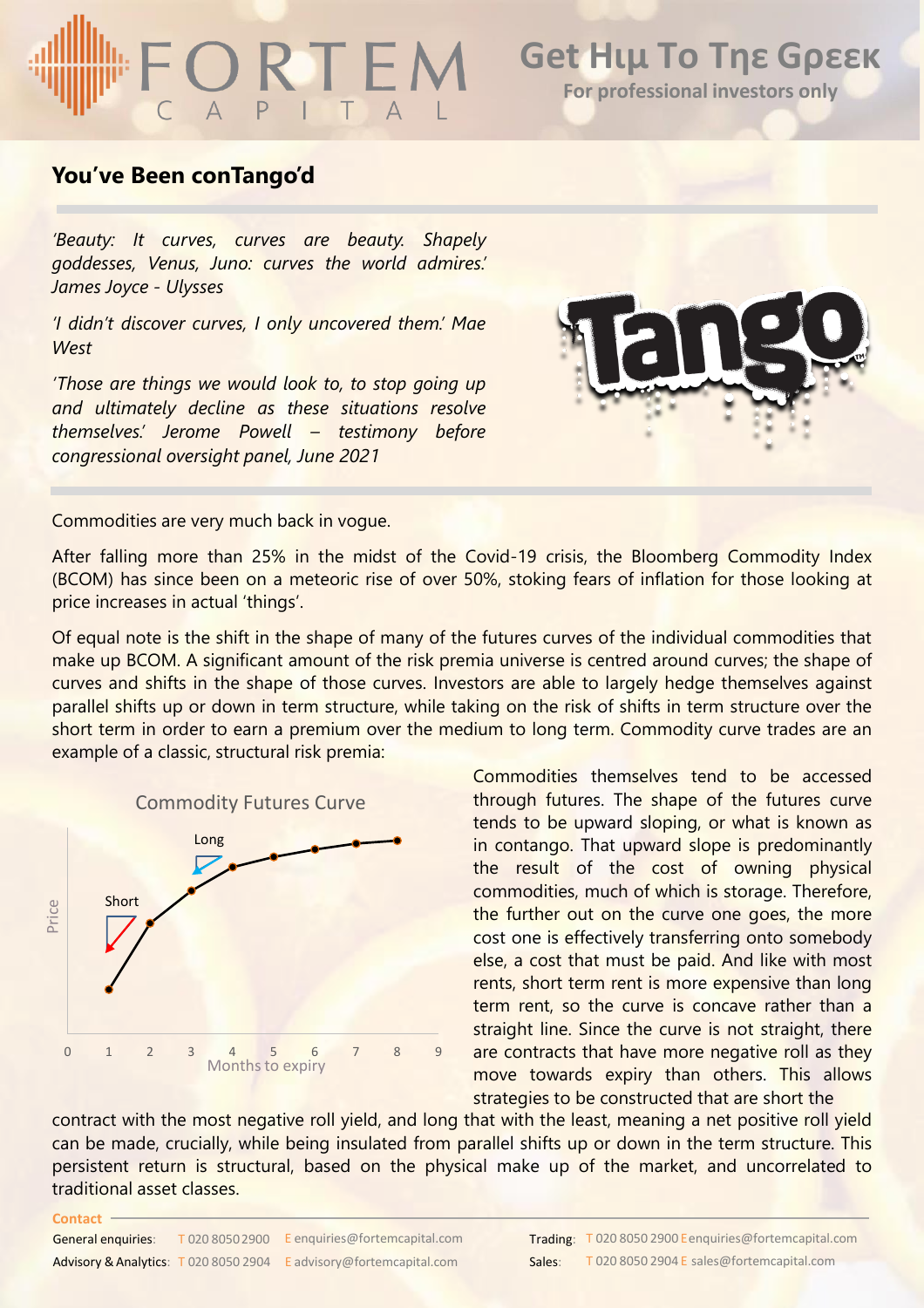## **Get Ηιμ Το Τηε Gρεεκ For professional investors only**

While the strategy, as with many curve strategies, can be constructed in order that it is insulated from parallel shifts in term structure up or down, the investor does take on the risk of a change in the shape of the curve, which can be to the strategies' benefit or detriment.

However, it is important to note that shifts in the shape of the curve only drive shorter term returns. Over the long term, the changes in timespreads (difference in price between futures contracts of different tenor eg September 21 vs December 21) average out, and the persistent long term return is driven by the natural concavity of commodity curves. But, over the short term, changes in the shape of the curve have accounted for 50 – 75% of the daily moves in commodity curve strategies.

Those strategies benefitted in early 2020 when the pandemic and ensuing crisis sent commodities, illustrated by BCOM, into 'super contango', in other words the spot and shorter tenor futures' prices fell more than those of longer tenors – the front of the curve fell more than the back.

Fast forward less than a year and BCOM has travelled from near record contango to near record backwardation:



BCOM Index Historical Backwardation Percentile

*\*Historical BCOM Index Backwardation from 15/01/2004 to 10/06/2021 Source: Citigroup, Fortem Capital, Bloomberg*

This journey of travel has seen spot and front month futures' prices violently re-rate upwards, far quicker than the longer end of the curve, to the extent that, on average, commodity curves now sit at levels of backwardation that do not come along very often. This record speed of curve shift has been a significant headwind to commodity curve strategies over the past year, as intuitively would make sense; the investor has been short the part of the curve that has outperformed and vice versa. But, what is interesting is where this leaves the strategy looking forward.

The outlook from here is likely to be pretty good for a number of reasons: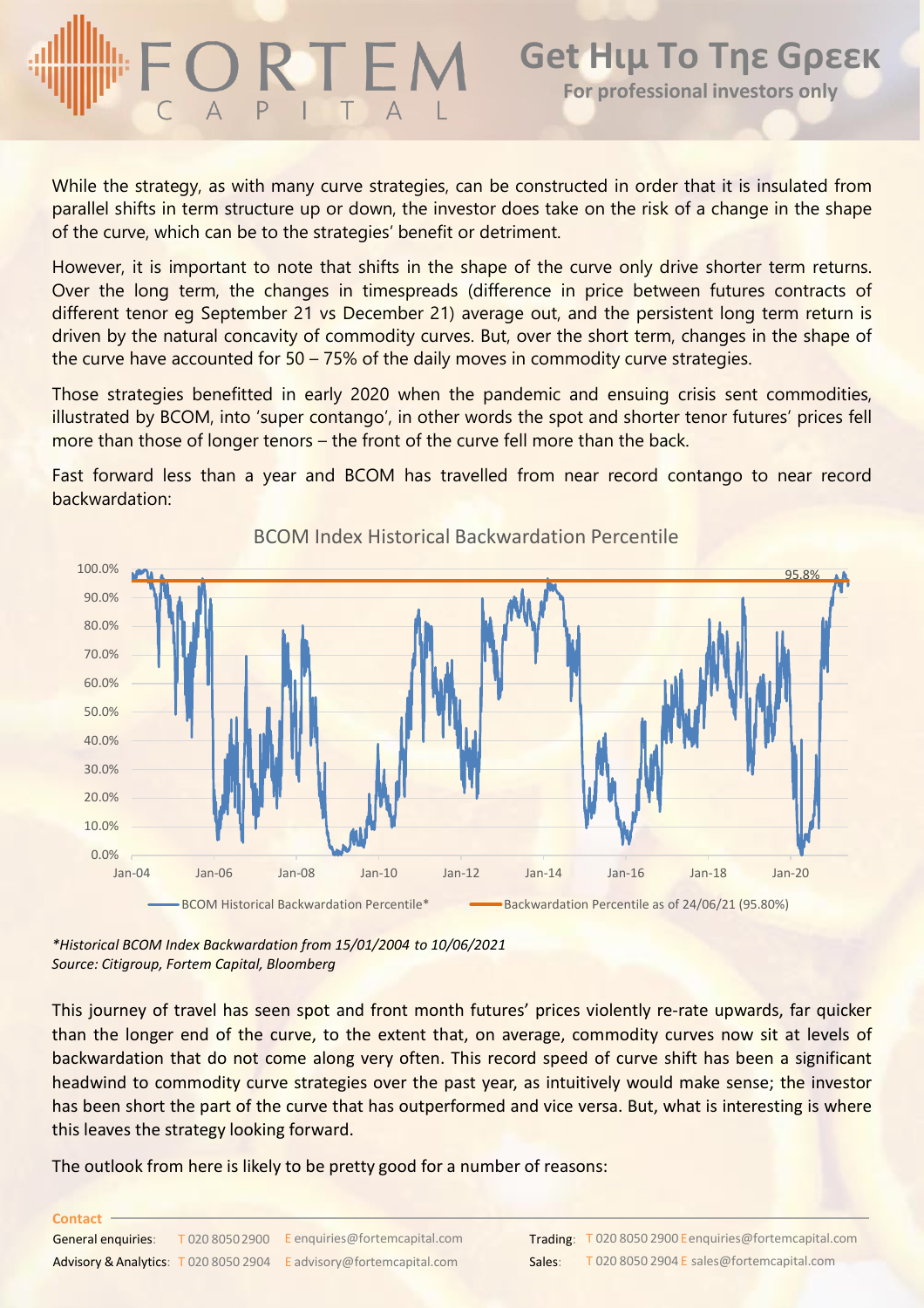## **Get Ηιμ Το Τηε Gρεεκ For professional investors only**

Speculator positioning is extremely long in commodities, which is fine until said speculators want to sell and there is no bid on the other side of the trade. Typically, extreme net long positions mean that any catalyst that brings downward price pressure at the front end is greatly exaggerated.

Secondly, the huge rally in the front end of the curve over the past year may have left them in a place where timespreads have gotten ahead of fundamentals when one looks at the inventory cycle for a number of the underlying components of BCOM. Ordinarily, one can rely on an inverse relationship between timespreads and inventories; many timespreads are stretched to the point of implying shortages where there are none, particularly in the case of energy.

Finally, as previously mentioned, contango or concavity is structural for most commodities over the long term due in the main to the cost of storage being more expensive for shorter periods than longer.

These factors have tended to mean that historically commodity curve strategies tend to go through periods of strong performance in the aftermath of extreme backwardation as curves normalise back into contango, and in fact some of the highest returns have been realised after periods of highly stretched backwardation such as those currently being experienced.

The fact that commodities' natural home largely resides in contango is also the reason why commodity ETFs tend to be poor trackers of spot commodity prices:



### WTI Cushing Spot Price vs United States Oil Fund Performance

#### *Source: Fortem Capital, Bloomberg*

Looking at the period 2015-2020, during which WTI was in contango for the most part (as illustrated here by the front two contracts' timespread being negative), one can clearly see the bleed that constantly rolling down the curve causes for the ETF – buyer beware. Read the risk warning on the products for further evidence of the lack of tracking potential to the physical commodity.

#### **Contact**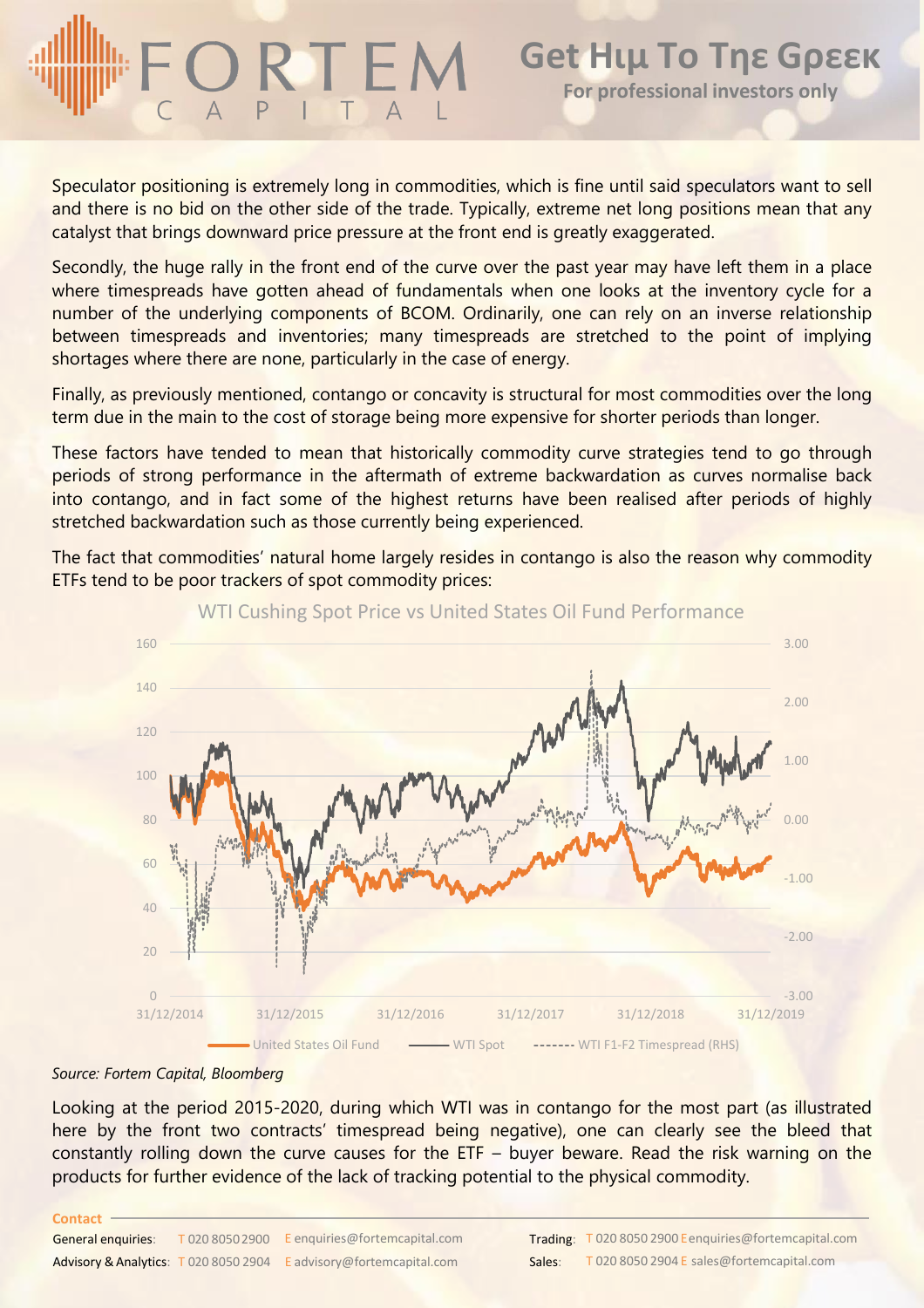# $\frac{1}{C}$  Q R T E M

Back to commodity curve, and in terms of implementation, there are numerous options available to investors. In Fortem's own Progressive Growth and Alternative Growth Funds there are four separate implementations. The differences between them are possibly for a future GHTTG, but the premise of long term persistent structural returns driven by the long term structural natural shape of the curves is common to all of them.

The strategy is a long running staple of the risk premia / alternative beta space that has delivered uncorrelated positive returns historically, but the current environment of extreme backwardation may provide a particularly attractive entry point. Exposure has been increased in Fortem's own Funds over the past six months, but strategies can also be accessed in note or option form for those investors wishing to invest in isolation.

To learn more about accessing individual strategies or Fortem Capital funds:

T 020 8050 2904 E sales@fortemcapital.com

#### **Contact**

General enquiries: Advisory & Analytics: T 020 8050 2904 E advisory@fortemcapital.com Sales: